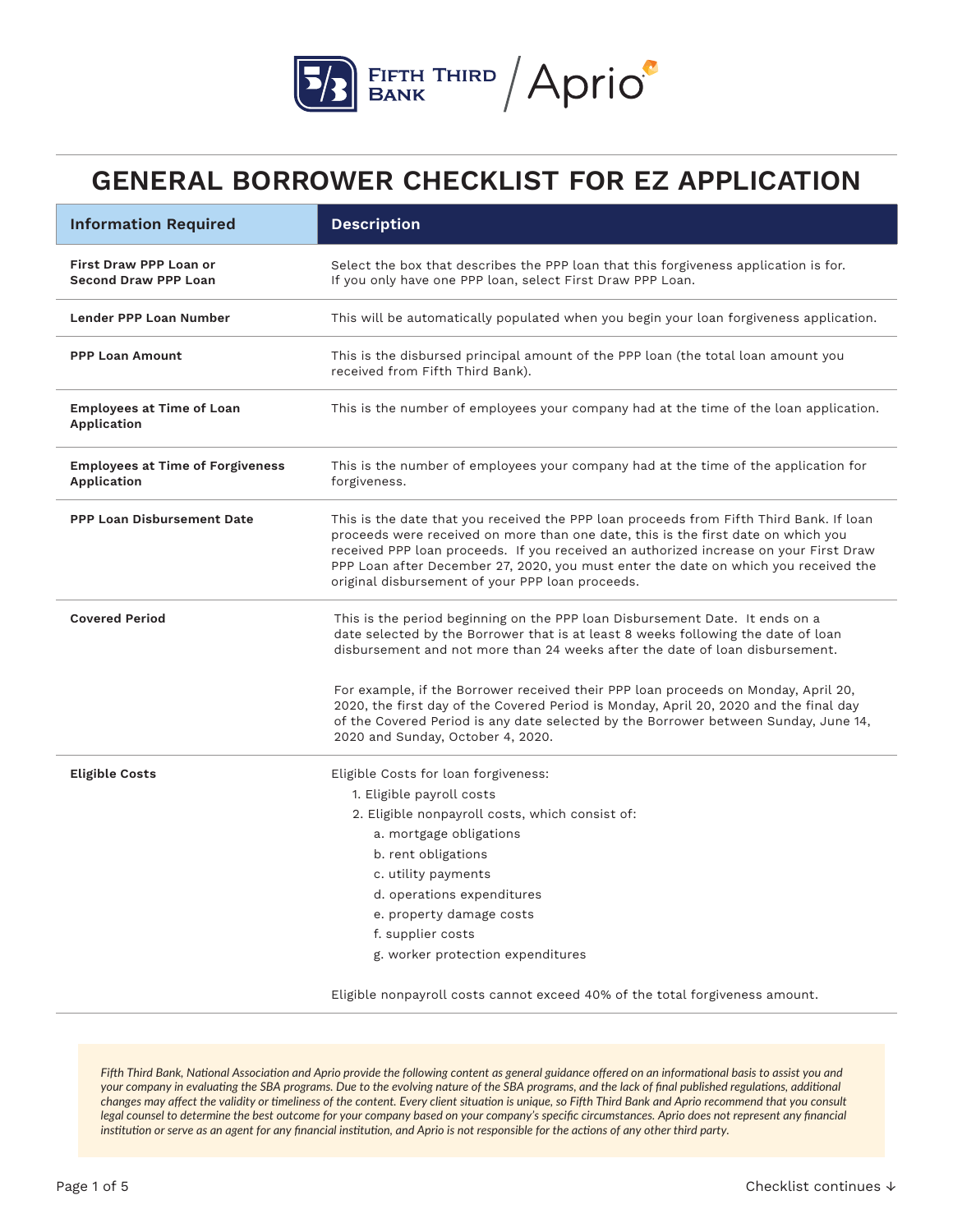

| <b>Information Required</b>                   | <b>Description</b>                                                                                                                                                                                                                                                                                                                                                                                                                                                                                                                                                                                                                                                                                                                                                                                                                                                                                                                               |
|-----------------------------------------------|--------------------------------------------------------------------------------------------------------------------------------------------------------------------------------------------------------------------------------------------------------------------------------------------------------------------------------------------------------------------------------------------------------------------------------------------------------------------------------------------------------------------------------------------------------------------------------------------------------------------------------------------------------------------------------------------------------------------------------------------------------------------------------------------------------------------------------------------------------------------------------------------------------------------------------------------------|
| <b>Payroll Costs</b>                          | Eligible payroll costs are described as follows:                                                                                                                                                                                                                                                                                                                                                                                                                                                                                                                                                                                                                                                                                                                                                                                                                                                                                                 |
|                                               | Cash Compensation: The sum of gross salary, gross wages, gross tips, gross<br>commissions, paid leave (vacation, family, medical or sick leave, not including leave<br>covered by the Families First Coronavirus Response Act), and allowances for dismissal<br>or separation paid or incurred during the Covered Period. Do not include qualified<br>wages taken into account in determining the Employer Retention Credit. For each<br>individual employee, the total amount of cash compensation eligible for forgiveness<br>may not exceed an annual salary of \$100,000, as prorated for the Covered Period.<br>For example, for an 8-week Covered Period, the maximum is \$15,385; for a 24-week<br>Covered Period, the maximum is \$46,154. You can only include compensation of<br>employees who were employed by the Borrower at any point during the Covered Period<br>and whose principal place of residence is in the United States. |
|                                               | Employee Benefits: The total amount paid by the Borrower for:                                                                                                                                                                                                                                                                                                                                                                                                                                                                                                                                                                                                                                                                                                                                                                                                                                                                                    |
|                                               | Employer contributions for employee group health, life, disability, vision,<br>1.<br>or dental insurance, including employer contributions to a self-insured,<br>employer-sponsored group health plan, but excluding any pre-tax or after-tax<br>contributions by employees. Do not add contributions for these benefits made on<br>behalf of a self-employed individual, general partners, or owner-employees of an<br>S-corporation, because such payments are already included in their compensation.                                                                                                                                                                                                                                                                                                                                                                                                                                         |
|                                               | Employer contributions to employee retirement plans, excluding any<br>2.<br>pre-tax or after-tax contributions by employees. Do not add employer retirement<br>contributions made on behalf of a self-employed individual or general partners,<br>because such payments are already included in their compensation.                                                                                                                                                                                                                                                                                                                                                                                                                                                                                                                                                                                                                              |
|                                               | Employer state and local taxes paid by the Borrower and assessed on employee<br>3.<br>compensation (e.g., state unemployment insurance tax), excluding any taxes<br>withheld from employee earnings.                                                                                                                                                                                                                                                                                                                                                                                                                                                                                                                                                                                                                                                                                                                                             |
|                                               | Owner Compensation: Any amounts the Borrower paid to owners (owner-employees<br>(with an ownership stake of 5% or more), a self-employed individual, or general<br>partners). For each individual owner in total across all businesses, this amount is<br>capped at (a) \$20,833 (the 2.5-month equivalent of \$100,000 per year), or (b) the<br>2.5-month equivalent of the individual's applicable compensation in the year that<br>was used to calculate the loan amount (2019 or 2020), whichever is lower.                                                                                                                                                                                                                                                                                                                                                                                                                                  |
| <b>Business Mortgage Interest</b><br>Payments | Eligible costs relate to payments of mortgage interest (not including any prepayment<br>or payment of principal) on any business mortgage obligation on real or personal<br>property incurred before February 15, 2020.                                                                                                                                                                                                                                                                                                                                                                                                                                                                                                                                                                                                                                                                                                                          |
| <b>Business Rent or Lease Payments</b>        | Eligible costs relate to business rent or lease payments pursuant to lease agreements<br>for real or personal property in force before February 15, 2020.                                                                                                                                                                                                                                                                                                                                                                                                                                                                                                                                                                                                                                                                                                                                                                                        |
| <b>Business Utility Payments</b>              | Eligible costs relate to business payments for a service for the distribution of<br>electricity, gas, water, telephone, transportation, or internet access for which service<br>began before February 15, 2020.                                                                                                                                                                                                                                                                                                                                                                                                                                                                                                                                                                                                                                                                                                                                  |
| <b>Covered Operations Expenditures</b>        | Eligible costs relate to payments for any business software or cloud computing service<br>that facilitates business operations, product or service delivery, the processing,<br>payment, or tracking of payroll expenses, human resources, sales and billing functions,<br>or accounting of tracking of supplies, inventory, records, and expenses.                                                                                                                                                                                                                                                                                                                                                                                                                                                                                                                                                                                              |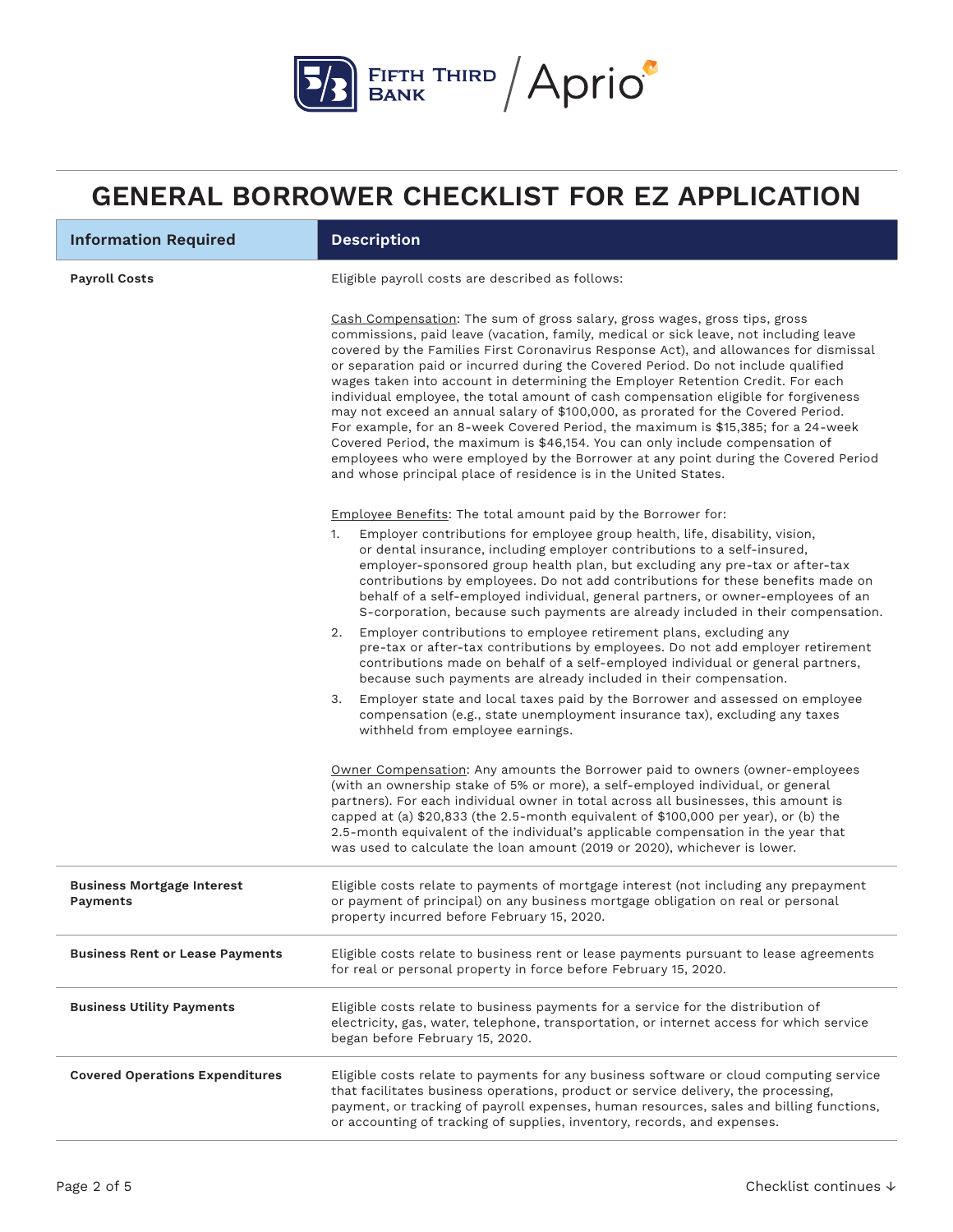

| <b>Information Required</b>                                  | <b>Description</b>                                                                                                                                                                                                                                                                                                                                                                                                                                                                                                                                                                                                                                                                                                                                                                                                                                                            |  |  |
|--------------------------------------------------------------|-------------------------------------------------------------------------------------------------------------------------------------------------------------------------------------------------------------------------------------------------------------------------------------------------------------------------------------------------------------------------------------------------------------------------------------------------------------------------------------------------------------------------------------------------------------------------------------------------------------------------------------------------------------------------------------------------------------------------------------------------------------------------------------------------------------------------------------------------------------------------------|--|--|
| <b>Covered Property Damage Costs</b>                         | Eligible costs relate to costs related to property damage and vandalism or looting due<br>to public disturbances that occurred during 2020 that were not covered by insurance<br>or other compensation.                                                                                                                                                                                                                                                                                                                                                                                                                                                                                                                                                                                                                                                                       |  |  |
| <b>Covered Supplier Costs</b>                                | Eligible costs relate to expenditures made to a supplier of goods for the supply of<br>goods that are essential to the operations of the Borrower at the time at which the<br>expenditure is made, and made pursuant to a contract, order, or purchase order in<br>effect prior to the beginning of the Covered Period (for perishable goods, the contract,<br>order, or purchase order may have been in effect before or at any time during the<br>Covered Period).                                                                                                                                                                                                                                                                                                                                                                                                          |  |  |
| <b>Covered Worker Protection</b><br><b>Expenditures</b>      | Eligible costs relate to operating or capital expenditures that facilitate the adaptation<br>of the business activities of an entity to comply with the requirements established<br>or guidance issued by the Department of Health and Human Services, the Centers<br>for Disease Control, or the Occupational Safety and Health Administration, or<br>any equivalent requirements established or guidance issued by a State or local<br>government, during the period starting March 1, 2020 and ending on the date on which<br>the national emergency declared by the President with respect to the Coronavirus<br>Disease 2019 (COVID-19) expires related to maintenance standards for sanitation,<br>social distancing, or any other worker or customer safety requirement related to<br>COVID-19, but does not include residential real property or intangible property. |  |  |
| <b>Payroll Documents Each Borrower</b><br><b>Must Submit</b> | Documentation verifying the eligible cash compensation and non-cash benefit<br>payments from the Covered Period consisting of each of the following:                                                                                                                                                                                                                                                                                                                                                                                                                                                                                                                                                                                                                                                                                                                          |  |  |
|                                                              | (a) Bank account statements or third-party payroll service provider reports<br>documenting the amount of cash compensation paid to employees.                                                                                                                                                                                                                                                                                                                                                                                                                                                                                                                                                                                                                                                                                                                                 |  |  |
|                                                              | (b) Tax forms (or equivalent third-party payroll service provider reports) for the<br>periods that overlap with the Covered Period:                                                                                                                                                                                                                                                                                                                                                                                                                                                                                                                                                                                                                                                                                                                                           |  |  |
|                                                              | (i) Payroll tax filings reported, or that will be reported, to the IRS<br>(typically, Form 941); and                                                                                                                                                                                                                                                                                                                                                                                                                                                                                                                                                                                                                                                                                                                                                                          |  |  |
|                                                              | (ii) State quarterly business and individual employee wage reporting and<br>unemployment insurance tax filings reported, or that will be reported,<br>to the relevant state.                                                                                                                                                                                                                                                                                                                                                                                                                                                                                                                                                                                                                                                                                                  |  |  |
|                                                              | (c) Payment receipts, cancelled checks, or account statements documenting the<br>amount of any employer contributions to employee group health, life, disability,<br>vision or dental insurance and retirement plans that the Borrower included in the<br>forgiveness amount.                                                                                                                                                                                                                                                                                                                                                                                                                                                                                                                                                                                                 |  |  |
|                                                              | (d) If the Borrower did not reduce the number of employees or the average paid<br>hours of employees between January 1, 2020 and the end of the Covered Period,<br>other than any reductions that arose from an inability to rehire individuals who<br>were employees on February 15, 2020, if the Borrower was unable to hire similarly<br>qualified employees for unfilled positions on or before December 31, 2020 (or, for<br>a PPP loan made after December 27, 2020, the last day of the Covered Period), the<br>average number of full-time equivalent employees on payroll employed by the<br>Borrower on January 1, 2020 and at the end of the Covered Period.                                                                                                                                                                                                       |  |  |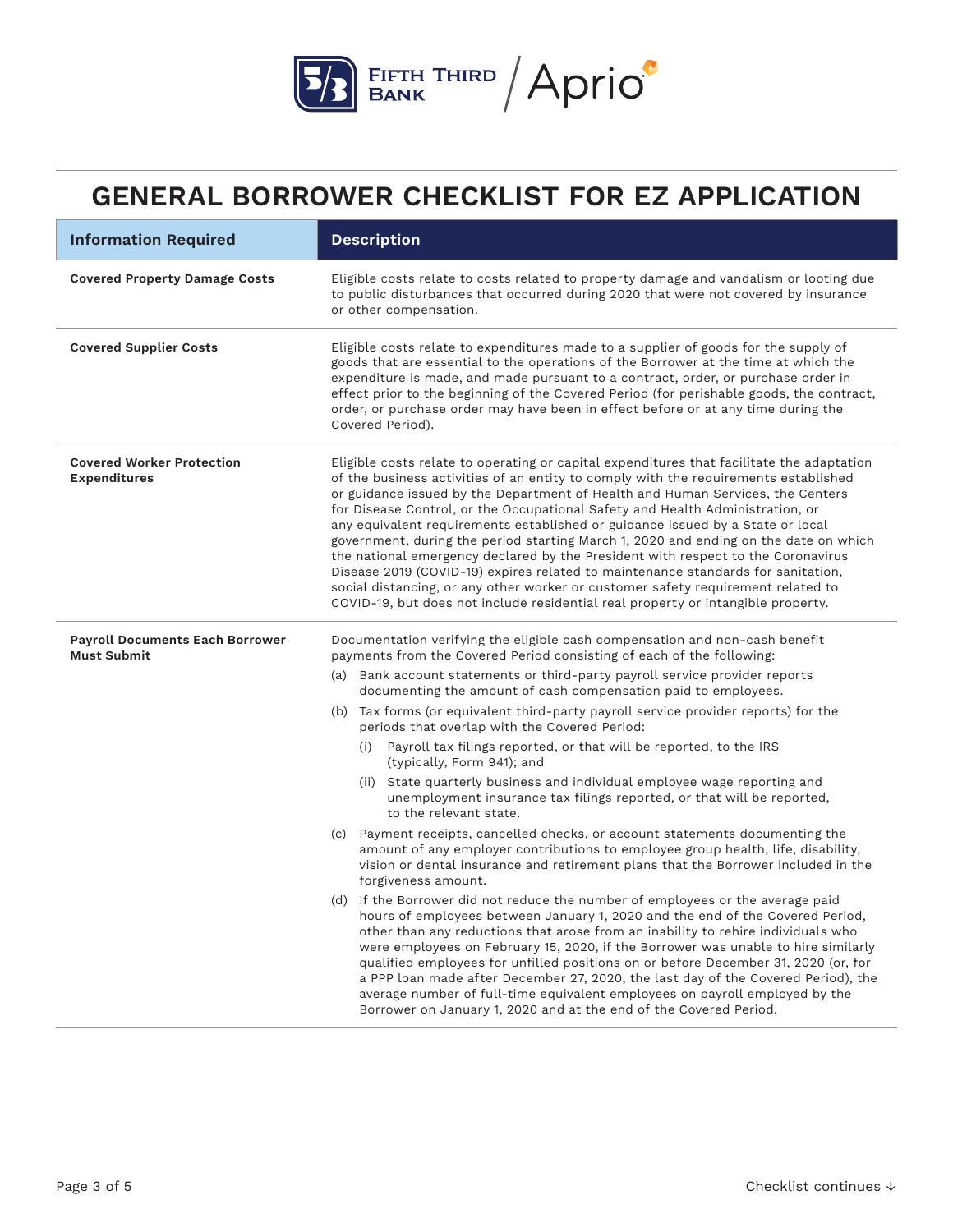

| <b>Information Required</b>                                     | <b>Description</b> |                                                                                                                                                                                                                                                                                                                                                                                                                                           |  |  |
|-----------------------------------------------------------------|--------------------|-------------------------------------------------------------------------------------------------------------------------------------------------------------------------------------------------------------------------------------------------------------------------------------------------------------------------------------------------------------------------------------------------------------------------------------------|--|--|
| <b>Nonpayroll Documents Each</b><br><b>Borrower Must Submit</b> |                    | For categories a-c, documentation verifying existence of the obligations/services prior<br>to February 15, 2020 and, for all categories, eligible payments from the Covered Period.                                                                                                                                                                                                                                                       |  |  |
|                                                                 | (a)                | Business mortgage interest payments: Copy of lender amortization schedule and<br>receipts or cancelled checks verifying eligible payments from the Covered Period;<br>or lender account statements from February 2020 and the months of the Covered<br>Period through one month after the end of the Covered Period verifying interest<br>amounts and eligible payments.                                                                  |  |  |
|                                                                 |                    | (b) Business rent or lease payments: Copy of current lease agreement and receipts or<br>cancelled checks verifying eligible payments from the Covered Period; or lessor<br>account statements from February 2020 and from the Covered Period through one<br>month after the end of the Covered Period verifying eligible payments.                                                                                                        |  |  |
|                                                                 | (c)                | Business utility payments: Copy of invoices from February 2020 and those paid<br>during the Covered Period and receipts, cancelled checks, or account statements<br>verifying those eligible payments.                                                                                                                                                                                                                                    |  |  |
|                                                                 |                    | (d) Covered operations expenditures: Copy of invoices, orders, or purchase orders<br>paid during the Covered Period and receipts, cancelled checks, or account<br>statements verifying those eligible payments.                                                                                                                                                                                                                           |  |  |
|                                                                 |                    | (e) Covered property damage costs: Copy of invoices, orders, or purchase orders paid<br>during the Covered Period and receipts, cancelled checks, or account statements<br>verifying those eligible payments, and documentation that the costs were related<br>to property damage and vandalism or looting due to public disturbances that<br>occurred during 2020 and such costs were not covered by insurance or other<br>compensation. |  |  |
|                                                                 |                    | (f) Covered supplier costs: Copy of contracts, orders, or purchase orders in effect at<br>any time before the Covered Period (except for perishable goods), copy of invoices,<br>orders, or purchase orders paid during the Covered Period and receipts, cancelled<br>checks, or account statements verifying those eligible payments.                                                                                                    |  |  |
|                                                                 | (g)                | Covered worker protection expenditures: Copy of invoices, orders, or purchase<br>orders paid during the Covered Period and receipts, cancelled checks, or account<br>statements verifying those eligible payments, and documentation that the<br>expenditures were used by the Borrower to comply with applicable COVID-19<br>guidance during the Covered Period.                                                                         |  |  |